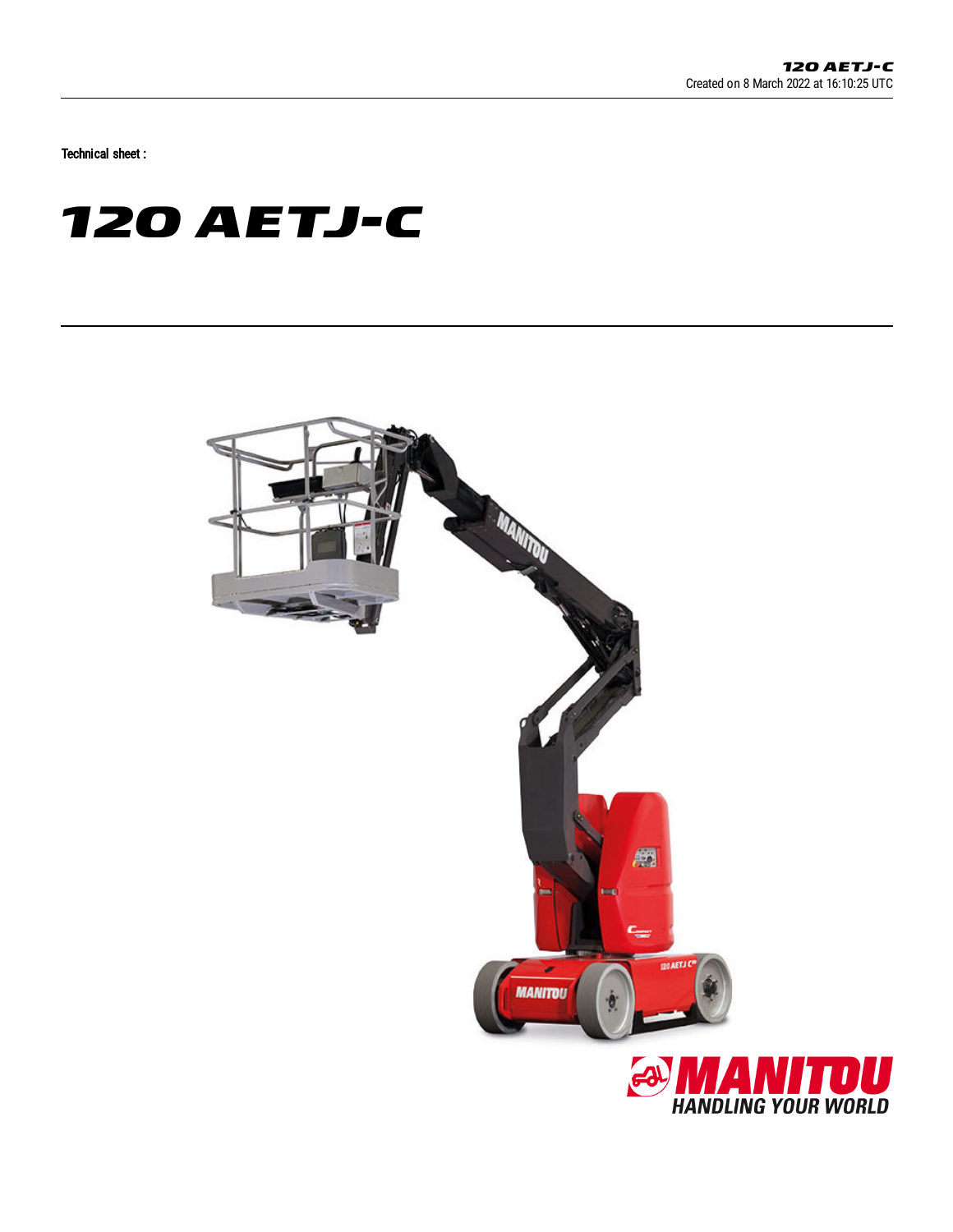| <b>Capacities</b>                             |                |
|-----------------------------------------------|----------------|
| Working height                                | h21            |
| Platform height                               | h7             |
| Max. outreach                                 |                |
| Overhang                                      | h31            |
| Pendular arm rotation (top / bottom)          |                |
| Platform capacity                             | Q              |
| <b>Turret rotation</b>                        |                |
| Platform rotation (right / left)              |                |
| Number of people (inside / outside)           |                |
| <b>Weight and dimensions</b>                  |                |
| Platform weight*                              |                |
| Platform dimensions (length x width)          | lp / ep        |
| Overall width                                 | b1             |
| Overall length                                | 1              |
| Overall height                                | h17            |
| Overall length (stowed)                       | 9              |
| Overall height (stowed)                       | h18            |
| Floor height (access)                         | h20            |
| Jib length                                    | 113            |
| Internal turning radius (over tyres)          | b13            |
| External turning radius                       | Wa3            |
| Tailswing                                     |                |
| Ground clearance                              | m4             |
| Ground clearance with pothole guards deployed | m <sub>6</sub> |
| Wheelbase                                     | y              |
| Performances                                  |                |
| Drive speed - stowed                          |                |
| Drive speed - raised                          |                |
| Gradeability                                  |                |
| Permissible leveling                          |                |
| Wheels                                        |                |
| Tyres type                                    |                |
| Dimensions of front wheels / rear wheels      |                |
| Drive wheels (front / rear)                   |                |
| Steering wheels (front / rear)                |                |
| Braking wheels (front / rear)                 |                |
| <b>Engine/Battery</b>                         |                |
| Electric engine power rating                  |                |
| Electric Pump                                 |                |
| Battery / Batteries capacity                  |                |
| Integrated charger (V / A)                    |                |
| <b>Miscellaneous</b>                          |                |
| Number of cycles with STD Battery (HIRD)      |                |
| <b>Ground Pressure</b>                        |                |
| <b>Hydraulic Pressure</b>                     |                |
| Hydraulic tank capacity                       |                |
| Vibration on hands/arms                       |                |

1 1.9 5 m

9.9 5 m

7 m

6.4 0 m

+ 7 0 ° / - 7 0 °

200 kg

355°

6 6 ° / 5 9 °

 $2/2$ 

6 6 6 0 k g

1.2 0 m x 0.9 2 m

1.2 0 m

5.4 8 m

1 8 l

 $/s<sup>2</sup>$ 

1.9 9 m 3.7 4 m 2.1 6 m 0.4 0 m 1.2 6 m 1.5 5 m 3.3 4 m 0.2 3 m 0.1 0 m 0.0 2 m 1.6 5 m 6 k m / h 0.6 0 k m / h 2 5 % 3 ° Solid non-marking tires 0,6x0,19 - 0,6x0,19  $0/2$ 2 / 0  $0/2$ 2 x 4.5 0 k W 3.7 0 k W 48 V / 240 Ah 4 8 V / 3 0 A 6 0 2 0 d a n / c m 2 200 Bar

\*Varies according to options and standards of the country to which the machine is delivered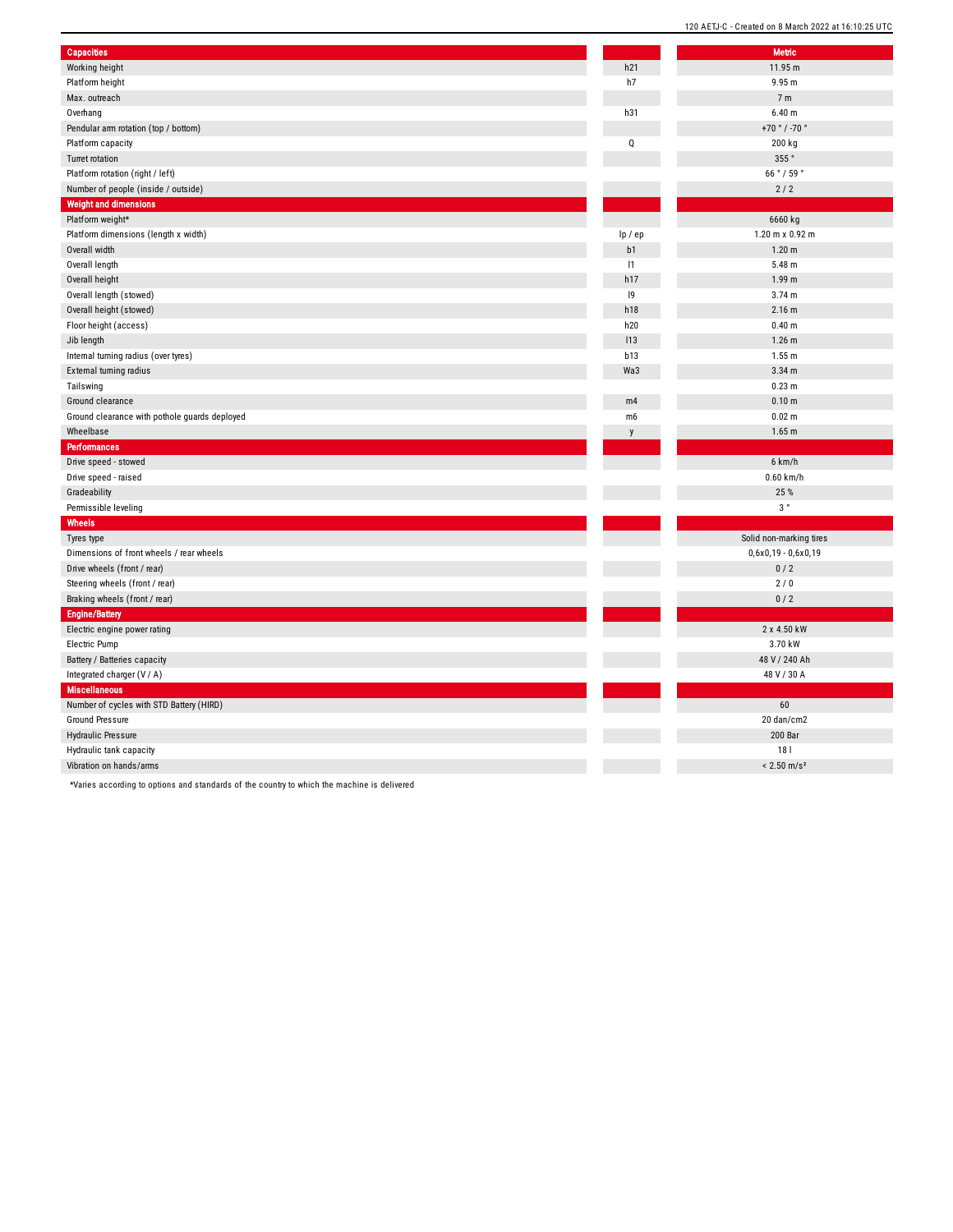## 120 AETJ-C - Load chart

## Load Chart metric

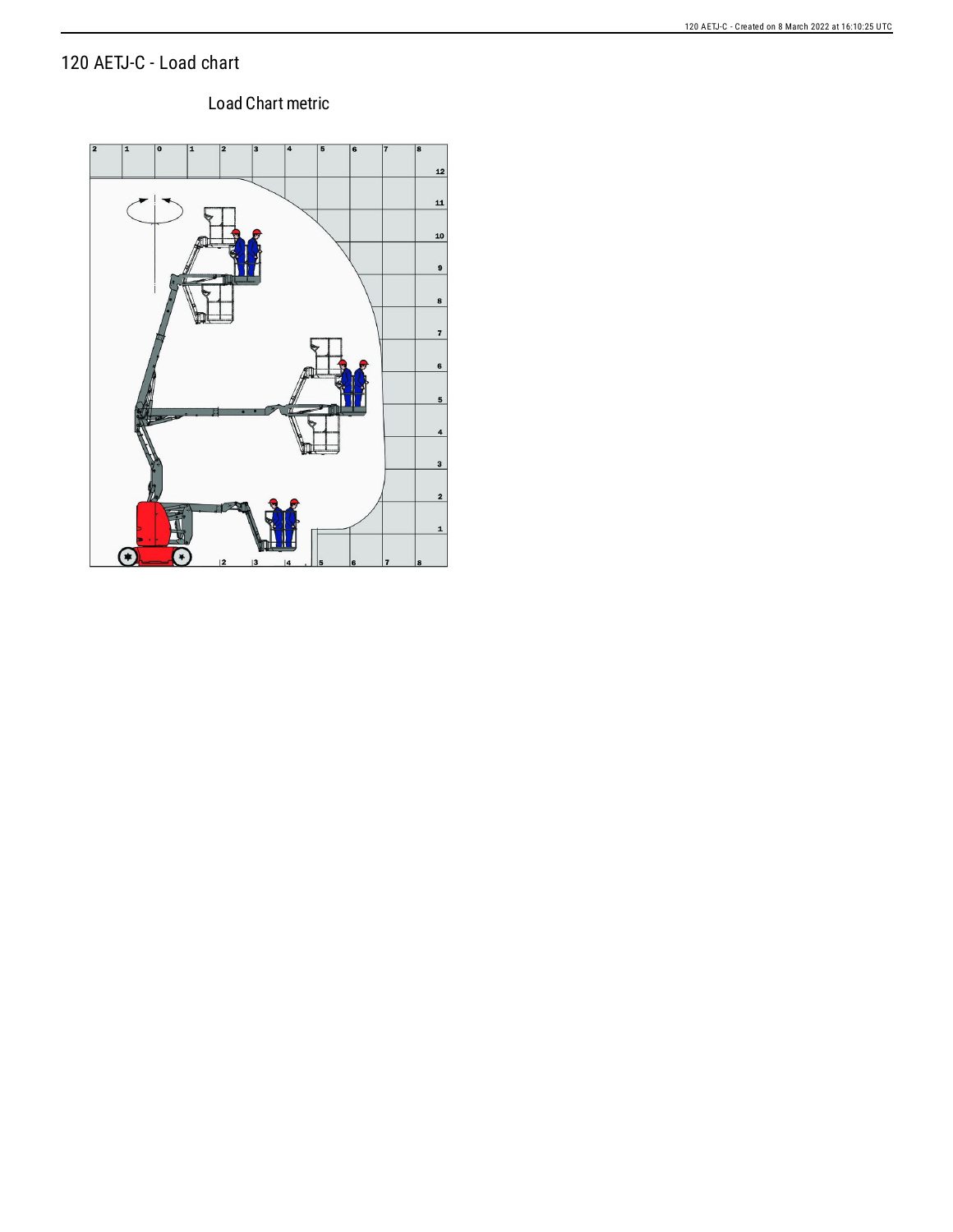120 AETJ-C - Dimensional drawing





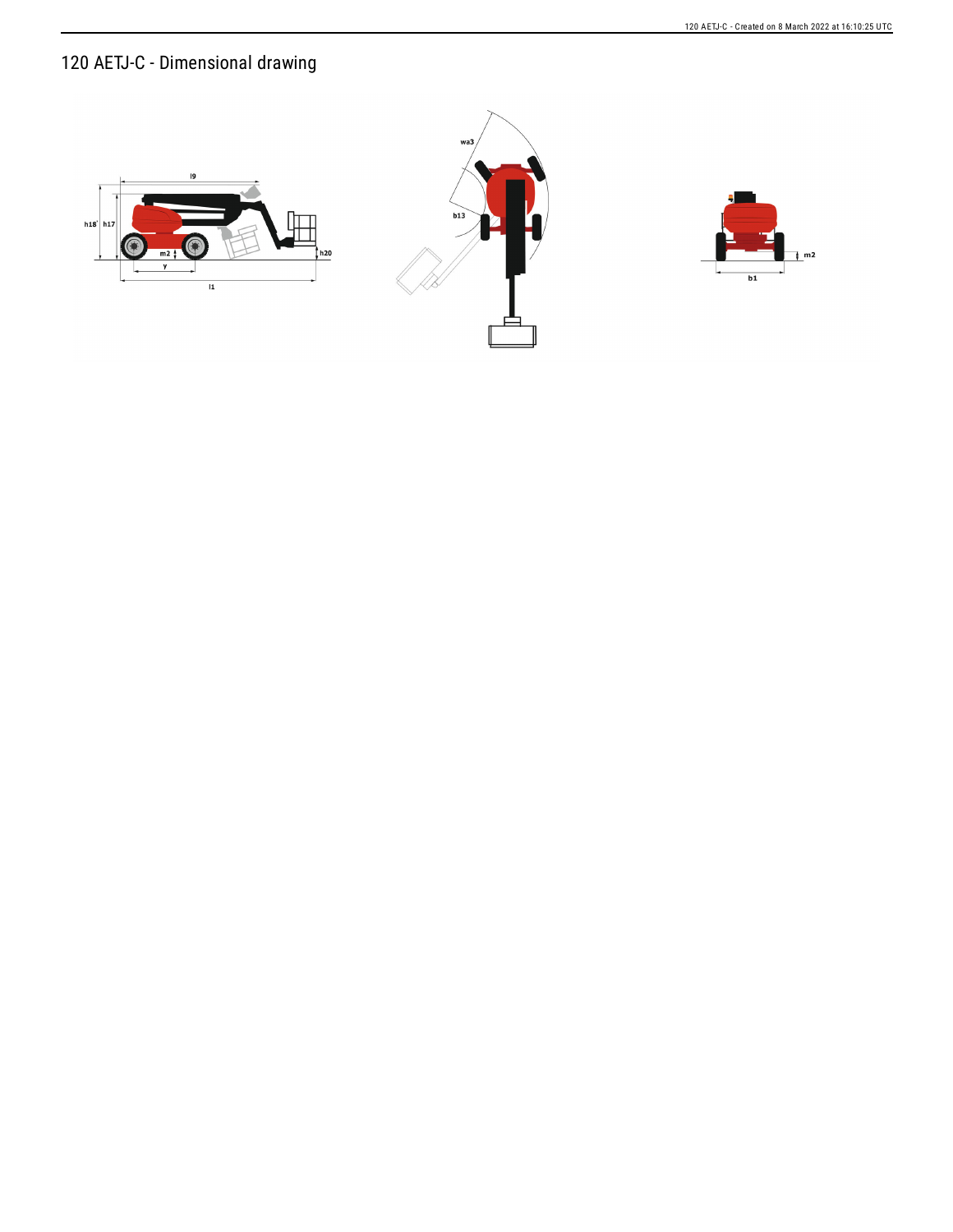# **Equipment**

### Standard

| 230V Predisposition                                                         |
|-----------------------------------------------------------------------------|
| Audible alarm and illuminated indicator lamp (leveling, overload, lowering) |
| Battery charge indicator lamp                                               |
| CAN bus technology                                                          |
| Easy Manager                                                                |
| Emergency stop button in platform and on frame                              |
| Horn in the platform                                                        |
| Hour meter                                                                  |
| Integrated diagnostic assistance                                            |
| Manual emergency lowering                                                   |
| Multi-voltage integrated charger                                            |
| Negative-type braking on rear wheels                                        |
| Non-marking rubber tyres                                                    |
| Pendular arm                                                                |
| Platform with mesh floor                                                    |
| Pothole protection with automatic operation                                 |
| Proportional controls                                                       |
| Slinging and securing rings                                                 |
| Tool box in platform                                                        |
| <b>Traction battery</b>                                                     |

#### **Optional**

| 110 or 230V plug with differential circuit breaker |
|----------------------------------------------------|
| 3D                                                 |
| Air predisposition                                 |
| Beep on every movement                             |
| Beep upon travel                                   |
| Biodegradable oil                                  |
| Centralized recharging of battery                  |
| Extreme cold oil                                   |
| <b>Flashing Light</b>                              |
| Highly capacity battery                            |
| Maintenance-free battery                           |
| Personalized paintwork                             |
| Protective cover for control panel                 |
| SMS: Safe Man System                               |
| Safety hamess                                      |
| Water predisposition                               |
| Working headlight in platform                      |
|                                                    |